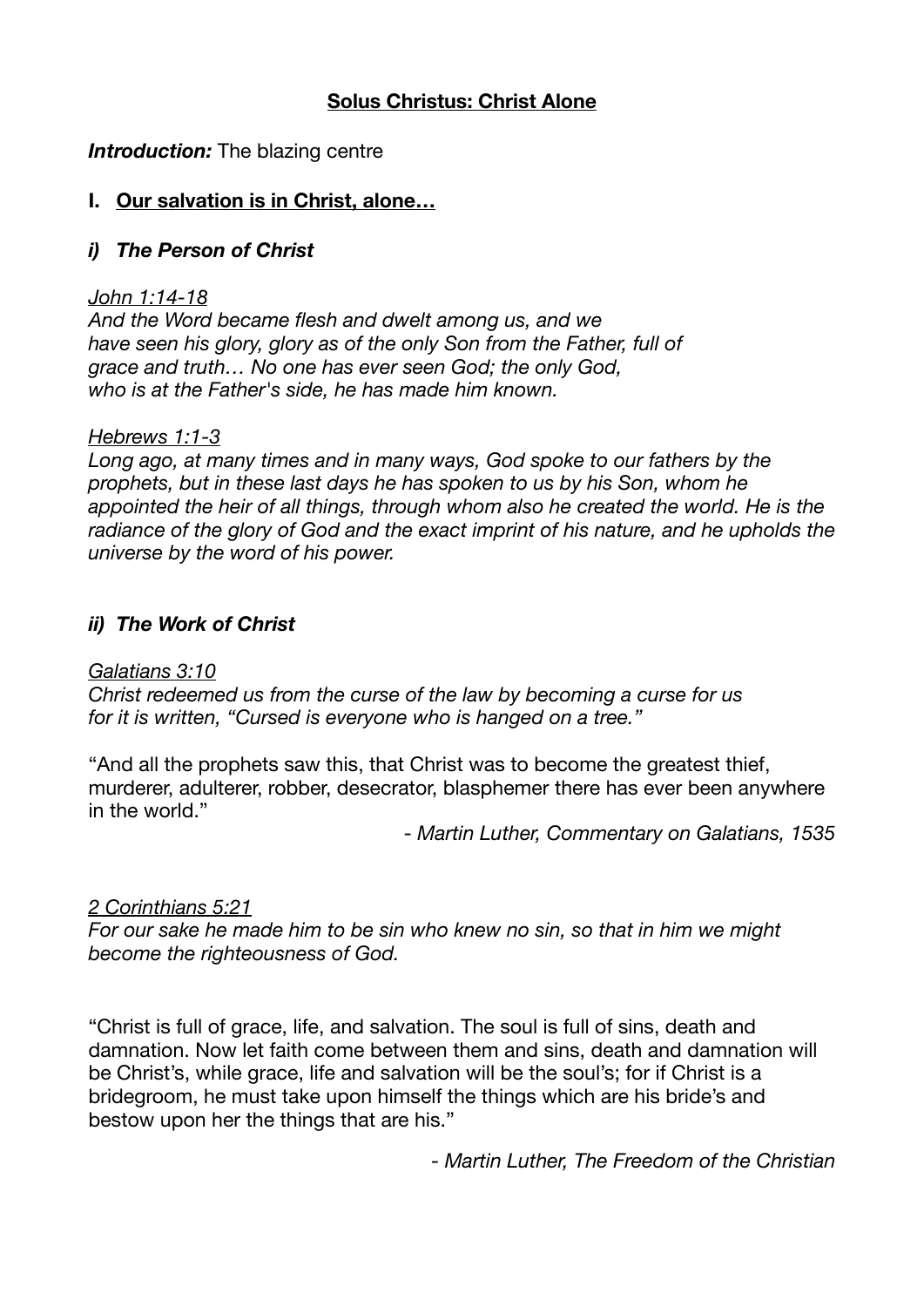## *…so do not trust in*

*A. Yourself* 

*B. The Church* 

"Christ… lives in the Church so that she is, as it were, another Christ." *- Pope Pius XII, Mystici Corporis Christi, 1943* 

"As sacrament, the Church is Christ's instrument. She is taken up by him also as the instrument for the salvation of all, 'the universal sacrament of salvation,' by which Christ is "at once manifesting and actualizing the mystery of God's love for men." The Church "is the visible plan of God's love for humanity." *- Catechism of the Catholic Church, I.2.3.IX.i (776)*

Through the Holy Spirit, Baptism is a bath that purifies, justifies, and sanctifies. *- Catechism of the Catholic Church, II.2.1.1.ii (1227)* 

# *C. Anyone or anything else*

Those who, through no fault of their own, do not know the Gospel of Christ or his Church, but who nevertheless seek God with a sincere heart, and, moved by grace, try in their actions to do his will as they know it through the dictates of their conscience - those too may achieve eternal salvation.

*- Catechism of the Catholic Church, I.2.3.IX.iii (847)*

"Christ distributes his own benefits through his Spirit, that is, by his own hand; they are not to be thought of as some treasure turned over to the church for it to dispense."

*- John Webster, Word and Church: Essays in Christian Dogmatics*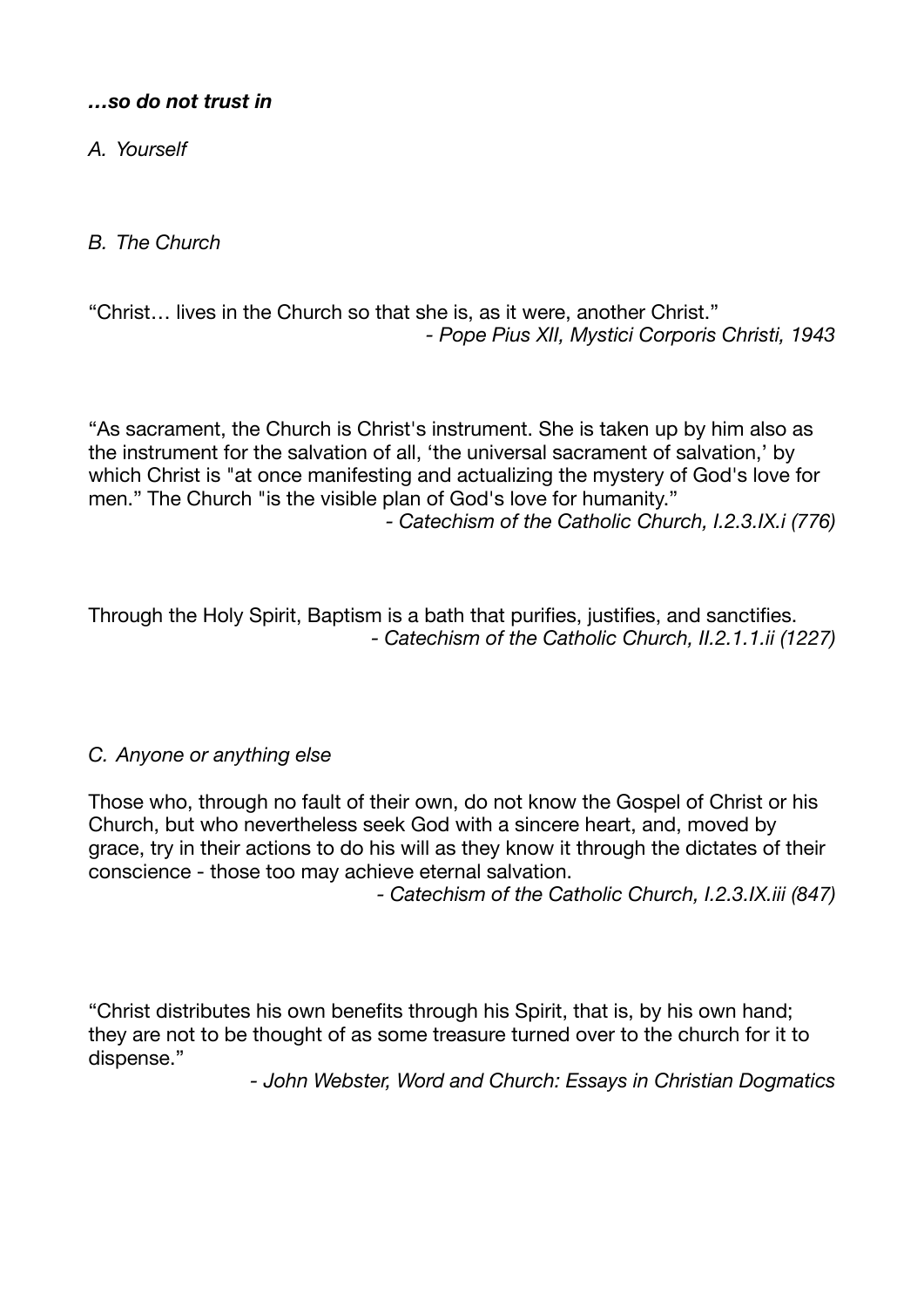# **II. Our life now is in Christ, alone…**

"First, we must understand that as long as Christ remains outside of us, and we are separated from him, all that he has suffered and done for the salvation of the human race remains useless and of no value for us."

*- John Calvin, Institutes, III.1.i* 

# *i) Sanctified in Christ*

### *1 Corinthians 1:2*

*To the church of God that is in Corinth, to those sanctified in Christ Jesus, called to be saints together…* 

## *1 Corinthians 1:30*

*…you are in Christ Jesus, who became to us wisdom from God, righteousness and sanctification and redemption, so that, as it is written, "Let the one who boasts, boast in the Lord.*

# *ii) Safe in Christ*

### *Romans 8:39*

*For I am sure that neither death nor life, nor angels nor rulers, nor things present nor things to come, nor powers, nor height nor depth, nor anything else in all creation, will be able to separate us from the love of God in Christ Jesus our Lord.* 

# *iii) Spoken for by Christ*

### *Hebrews 4:15*

*For we do not have a high priest who is unable to sympathies with our weakness, but one who was tempted in every respect as we are, yet without sin.* 

# *Hebrews 7:25*

*Consequently, he is able to save to the uttermost those who draw near to God through him, since he always lives to make intercession for them.*

# *1 John 2:1*

*But if anyone does sin, we have an advocate with the Father, Jesus Christ the righteous.*